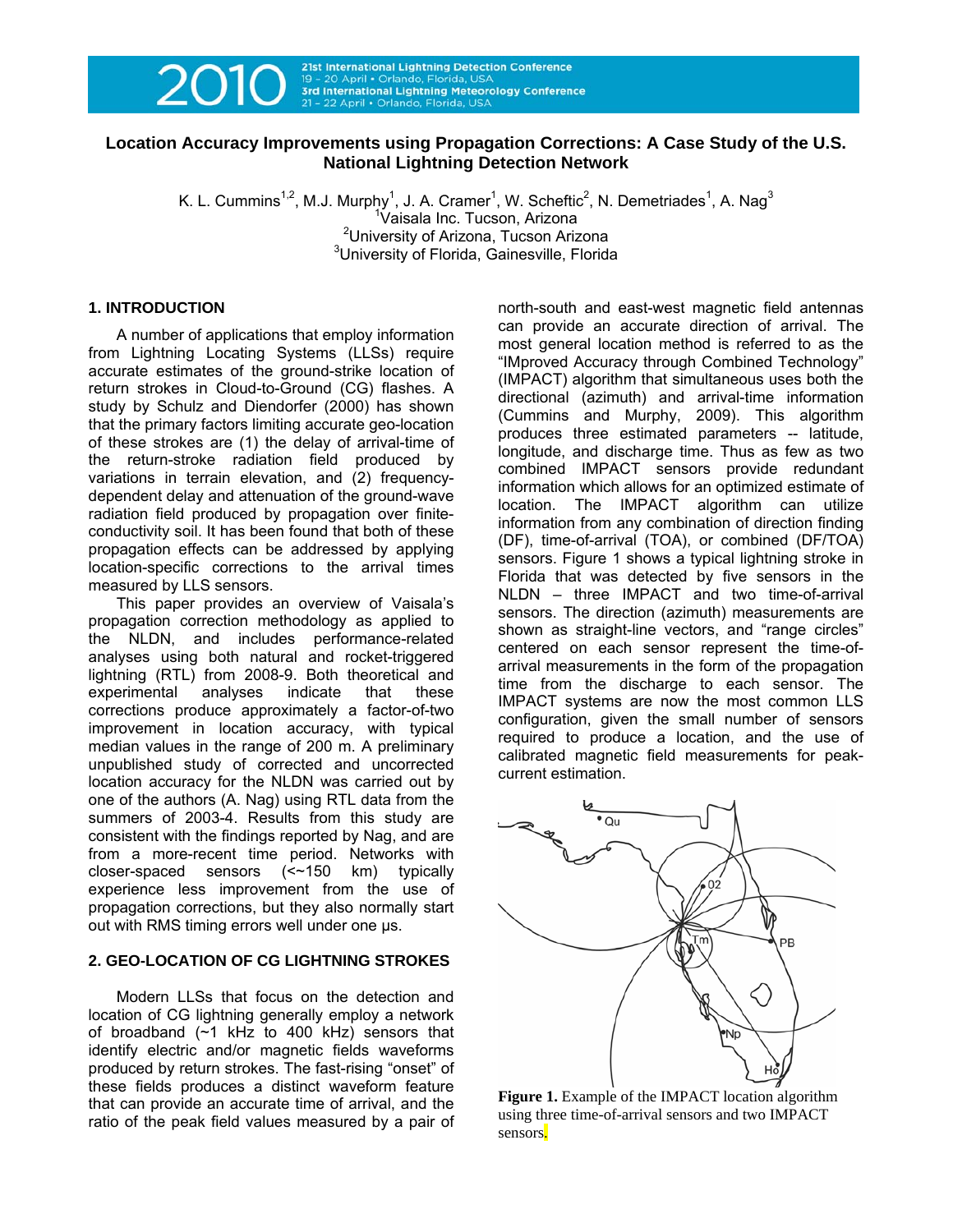Direction finding and time-of-arrival contribute differently to location accuracy, depending on the geometry of the LLS. Properly calibrated DF systems that employ an optimization-based location algorithm are able to locate CG strokes with an accuracy better than 500 m for sensor baseline distances of less than 50 km (Maier and Wilson, 1996). However, location errors for DF systems are directly proportional to baseline distances, so a network composed of DF sensors with 200-300 km baselines can only provide location accuracy in the range of 2- 4 km at best (Cummins et al., 1998a). However, to first order, the location accuracy in the interior of a time-or-arrival based LLS is independent of sensor baseline distances, and is directly proportional to the error in the arrival-time measurements. The mechanism for the small relative error in the interior of such a network is illustrated in Figure 2. The stroke occurring inside the network is located by three sensors (A,B,C), represented by the intersection of two hyperbolas (solid lines). The thinner lines placed symmetrically along the solid lines represent hyperbolas of fixed timing deviation (error) from the "true" value. For this stroke, the intersection of these lines forms a small, solid diamond that is nearly square, representing small location error. In the ideal case where timing error is independent of propagation distance, the separation of the error lines in the interior of the network does not increase with increasing sensor baseline distances. The stroke occurring outside the network has a very elongated region of location uncertainty, resulting from both the more parallel intersection of the hyperbolas and the diverging nature of the thin lines that represent the effect of timing error.



**Figure 2.** Illustration of differences in TOA-based location accuracy for sources located inside and outside a 3-sensor network (locations A-C).

When direction-finding and time-of-arrival measurements are combined, the optimization process naturally ends up being driven by whichever

set of measurements best constrains the discharge location. In the interior of a short-baseline network (e.g. 50 km), both angle and time may end up being weighted equally, but given the long baseline distances in the NLDN (300-350 km), errors in the time-of-arrival measurement are the dominant factor determining location accuracy. The NLDN sensors have been shown to have a nominal time-of-arrival error of 1.5 µs RMS, which leads to an estimated median location error of 500 meters or better (Cummins and Murphy, 2009), which has been verified in numerous studies (Nag et al., 2008, Biagi et al., 2007, Cummins et al., 2006, Jerauld et al., 2005)

The time-of-arrival error (and therefore the location error) is principally determined by the propagation of lightning electromagnetic fields over mountainous and finite-conducting terrain (Murphy and Pifer, 1998; Honma et al., 1998; Schulz and Diendorfer, 2000). It has been found that both of these propagation effects can be addressed by applying location-specific corrections to the arrival times measured by LLS sensors. This has led Vaisala to develop a method to estimate these socalled propagation corrections, as a function of azimuth and range from each sensor, using highresolution digital elevation terrain data and very large lightning datasets. These corrections are applied during a "second pass" of location processing once a "preliminary" location is calculated. The preliminary calculation provides the means to index into the propagation correction datasets for each sensor.

## **3. DATA AND ANALYSIS METHODS**

The U.S. National Lightning Detection Network (NLDN) detects CG lightning flashes and strokes, as well as a small percentage of cloud events (Cummins et al. 2006; Orville 2008; Cummins and Murphy 2009). The NLDN reports the time, location, estimated peak current and waveform parameters for 90-95 percent of all CG flashes within ~250 km of the continental U.S, with degrading performance at greater distances. It also reports 70-80 percent of all return strokes. Each stroke report is accompanied by a set of location quality parameters described in detail in Cummins et al. (1998a,b). In brief, this includes the value of a normalized chi-square  $(\chi^2)$ error function at the optimum location and the size and orientation of the semi-major axis (SMA) of a confidence ellipse that describes the accuracy of the location. The value of  $\chi^2$  is a normalized measure of the "agreement" among all reporting sensors. Ideally, the distribution of  $x^2$  values has a mean and standard deviation of unity, but values between 0 and 3 are considered to be "good," and values between 3 and 10 are "acceptable." The semi-major and semi-minor axes of the confidence ellipse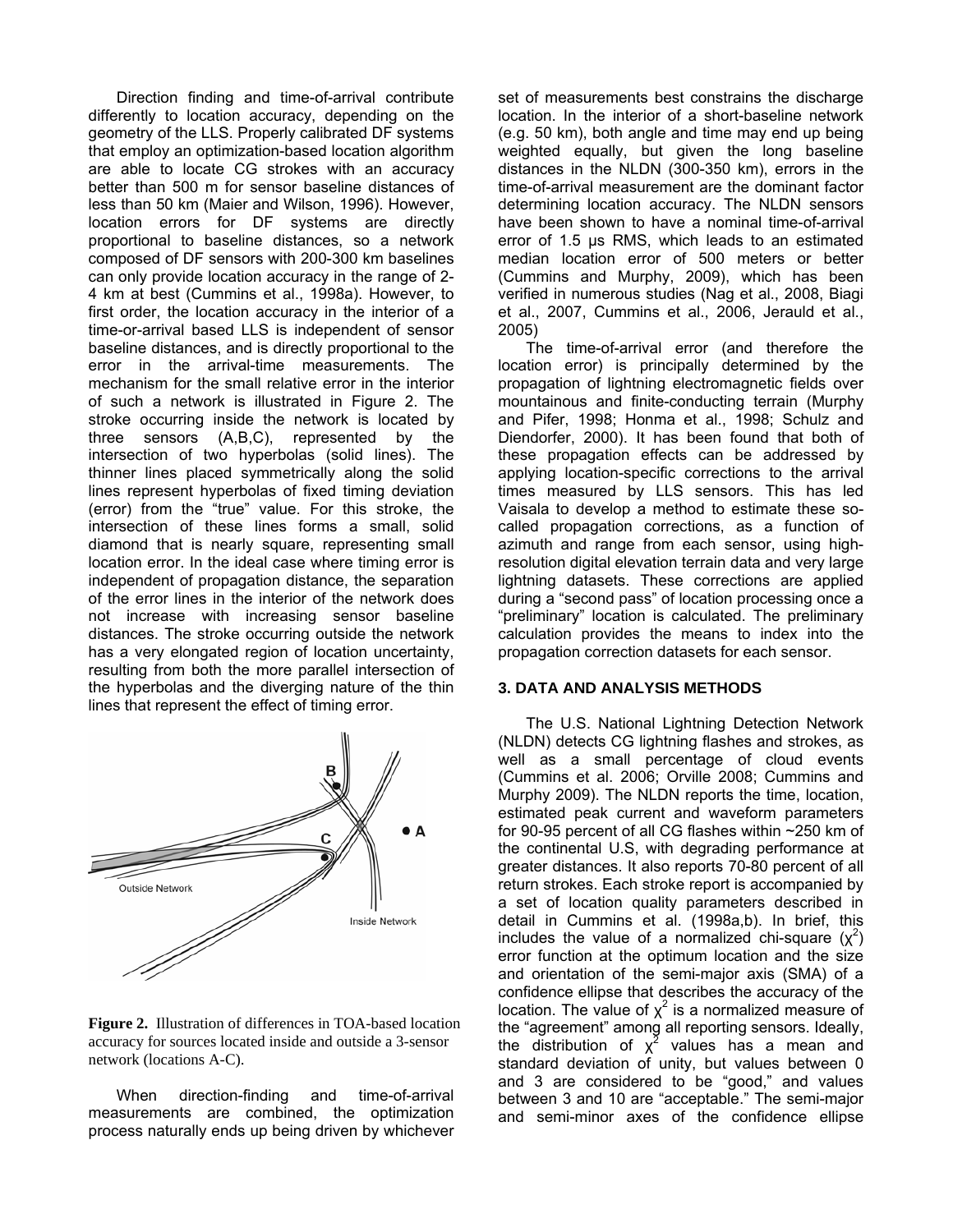characterize the dimensions of a region that should contain the actual stroke location (to within a given probability), and are based on a two-dimensional Gaussian distribution of location errors that are inferred from known measurement errors and the geometry of the sensor locations.

In this study, propagation time corrections for each NLDN sensor were derived using the following general procedure. First, a digital elevation model of the U.S. was used to calculate an initial set of propagation corrections for each sensor based on path elongation only. Next, the continental U.S. was divided into a fine-mesh set of grid regions, and each hour of lightning data for the thunderstorm seasons of 2008 and 2009 was inspected in order to determine which hours could be used to provide (fairly) uniform coverage of lightning throughout the set of grid regions. These data were then reprocessed for the selected hours, and time deviations (arrival-time error relative to the "optimal" value estimated from all reporting sensors) for each sensor were calculated as a function of range and azimuth from the sensor. The deviations were then used to produce an initial correction (as a function of range and azimuth) to be applied during a next iteration of reprocessing. This procedure was repeated until the calculated corrections converged to stable values, and the residual errors no longer decreased. These final propagation corrections were then employed in all subsequent analyses. An example of the corrections for a representative sensor is provided in Figure 3. The arrival-time correction (in 10 µs units) is plotted using a heatscale color map, and overlaid on 1000 ft. (~300 m) terrain isoclines. These corrections are slightly negative near the sensor (the black circle in the middle of the figure), and increase monotonically with increasing distance from the sensor. Note that the magnitude of the correction is dependent on azimuth, reflecting differing terrain and conductivity in different directions from the sensor.

In this work, the performance analyses focus on the location uncertainty in CG flash and stroke data obtained in 2008 and 2009. Estimates of arrival-time error and location error were determined both before and after applying propagation corrections. The arrival-time error was evaluated as follows. For each sensor, histograms of the arrival-time error for all strokes were produced. The mean and standard deviation of the arrival-time error was also calculated as a function of arrival angle and distance to the stroke location, in order to evaluate biases at different azimuths and ranges.



**Figure 3.** Thematic map of the propagation correction for a selected sensor. Corrections are computed within a radius of 800 km. The color scale goes from  $+/- 12 \mu s$ , increasing monotonically with range. The white contours are 1000 ft  $(-330 \text{ m})$  isoclines.

The location error was evaluated in two ways. Absolute location error was evaluated using rocket triggered lightning (RTL) measurements obtained in 2008-9 at the International Center for Lightning Research and Testing (ICLRT) at Camp Blanding, Florida. Relative location accuracy was determined in two other regions (Tennessee and south-central Arizona) using the following procedure:

- 1. Individual return stroke locations for the 72 hour period of June 18-20, 2009 were extracted for the two regions from the Vaisala database (uncorrected locations) and from the final corrected dataset. The specific rectangular regions were selected to encompass domains with large variations in elevation and soil electrical conductivity.
- 2. These stroke datasets were time-correlated with each other in order to produce two matched datasets.
- 3. Negative strokes in each dataset were grouped into flashes using the standard NLDN flash grouping algorithm (Cummins et al., 1998a). Note that this process resulted in small differences in some flashes, due to small differences in the locations of individual strokes.
- 4. The first stroke and the last stroke in each flash were selected as "reference strokes", and distances (position differences) between these strokes and all other strokes in the flash were tabulated.
- 5. Two position-difference histograms were produced for both the uncorrected and corrected datasets. One histogram includes distances of the second and third strokes relative to the first stroke. Based on studies of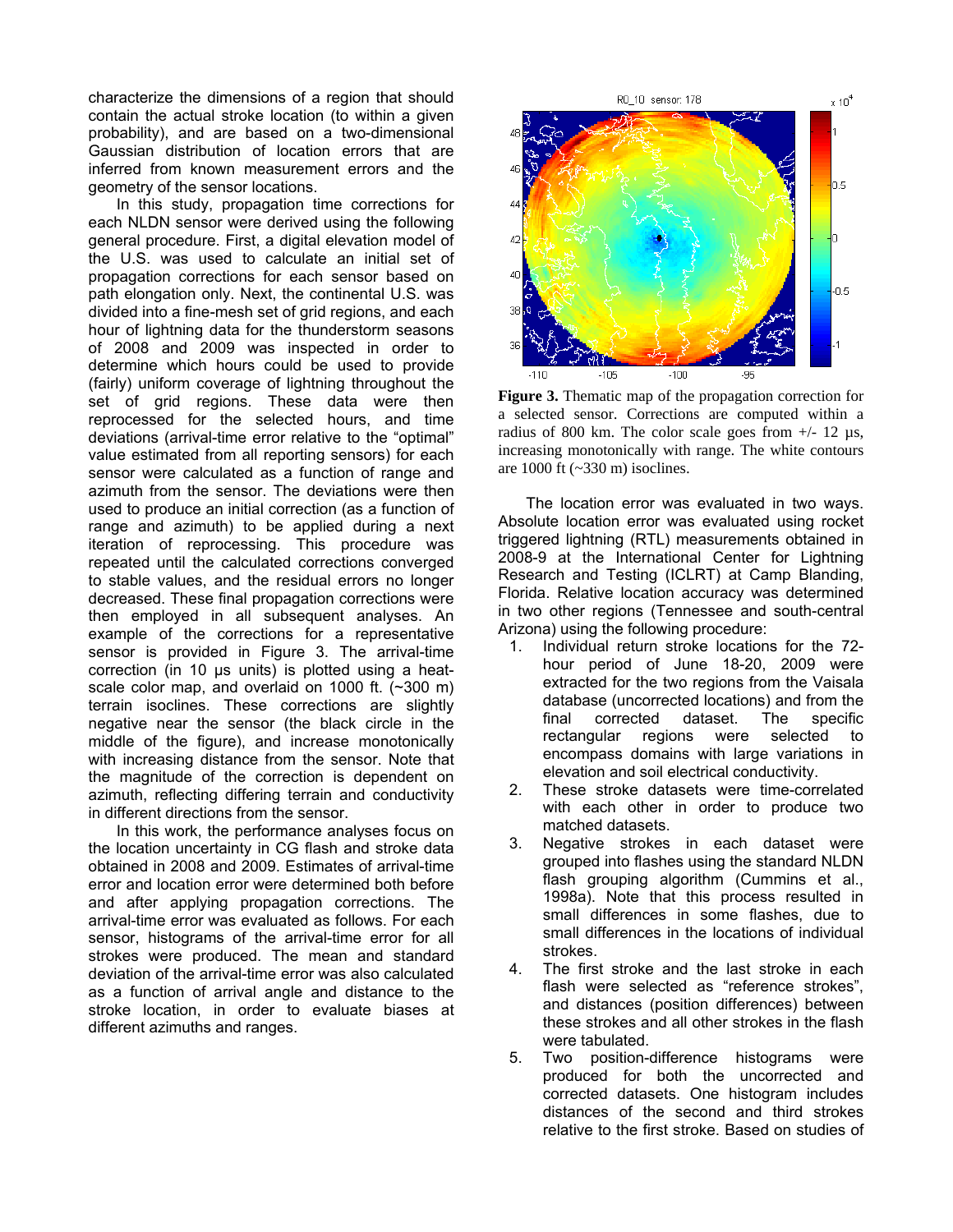multiple ground contacts in negative CG flashes (Rakov et al., 1994; Valine and Krider, 2002), roughly 1/3 of all negative CG flashes have two or more separate ground contacts, usually occurring for the second and/or third stroke in the flash. There are approximately 1.5 ground contacts per multi-stroke negative flash. Therefore, this first histogram is composed of two (approximately) equal-sized populations of "new ground contact" (NGC) strokes and "pre-existing channel" (PEC) strokes. The second histogram is for the location of strokes of order 5 and higher, relative to the last stroke in the flash. Clearly, these only occur for flashes with 6 or more strokes. Work by Rakov et al. (1994), recently confirmed by Stall et al. (2009) (and other studies), indicates that strokes of order 5 or higher remain in a pre-existing channel. Therefore this second histogram is strictly composed of position differences for PEC strokes, and therefore represents the random location error in the region.

## **4. RESULTS***.*

The following three subsections illustrate improvements in timing error, absolute location error, and relative location error resulting from applying propagation corrections to the NLDN sensor arrivaltime measurements.

#### **4.1. Arrival-time Error Analysis**

As noted in Section 2, location errors in the interior of a long-baseline LLS (sensor separation distances of roughly 200 km and greater) are determined by the arrival-time measurement errors. In addition, the resulting location error is linearly related to the magnitude of the arrival-time error. Figure 4 illustrates the reduction in this error for a representative NLDN IMPACT sensor produced using the propagation correction procedure described in Section 3. The upper row shows the arrival-time error (deviation) for the operational (online) NLDN configuration. The upper center panel is a frequency histogram of time deviations, composed of over 350,000 observations. The RMS value in this image is the standard deviation of a best-fit normal distribution, trimmed to exclude extreme tails in the observed histogram. The upper left panel shows the distribution of these observations (blue histogram) as a function of azimuth (0-360 degrees from north), and the upper right panel shows the distribution of observations as a function of range (distance in km) from the sensor (blue histogram).



**Figure 4** Arrival-time errors as a function of arrival-angle (clockwise from north) and range (distance) for a representative NLDN sensor. The upper row shows results before applying corrections; the lower row is after corrections.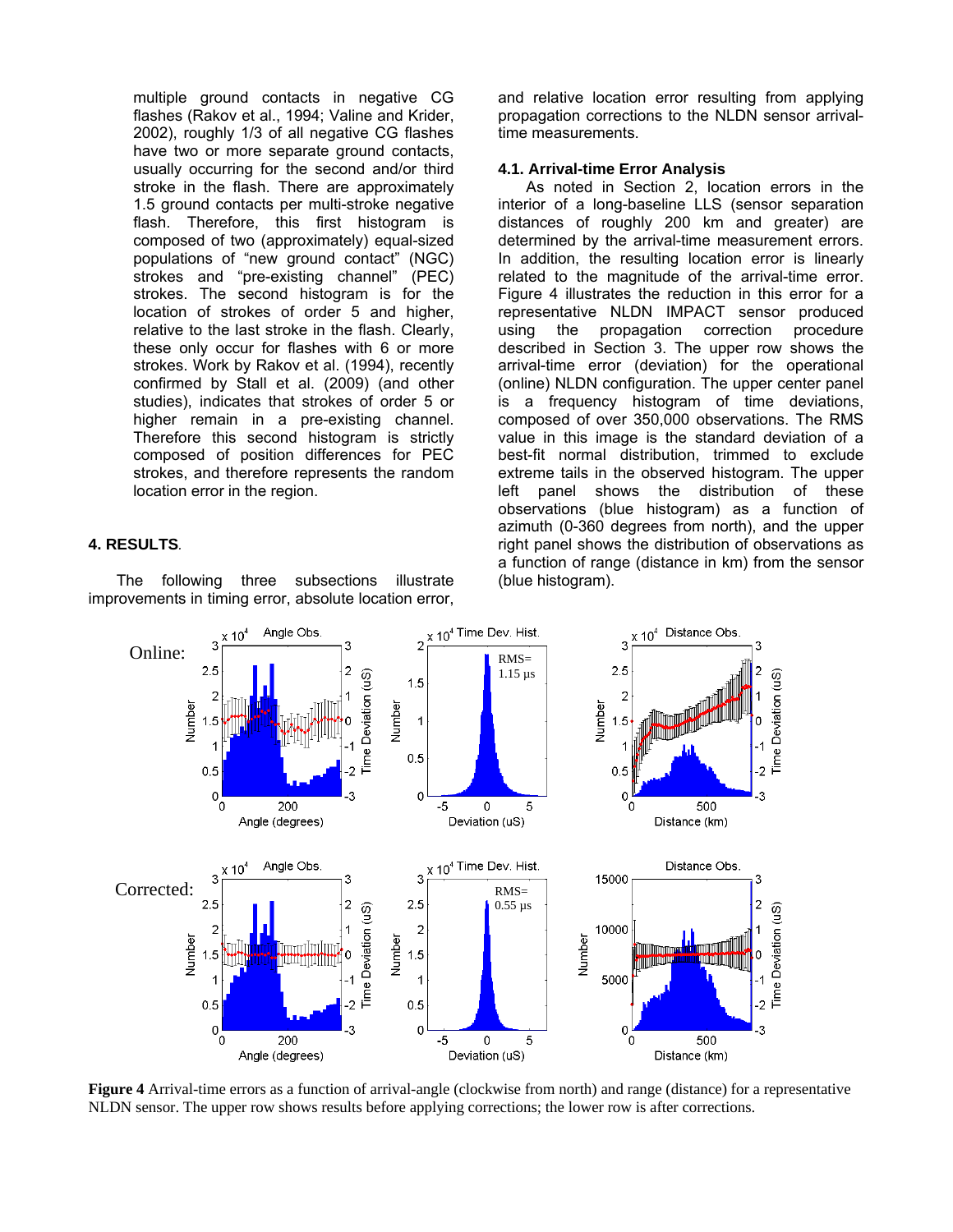Additionally, The arrival-time deviations are depicted in the left and right panels, with the population means in red, and the +/-1 standard deviation (RMS value) as error bars. It is clear from these upper panels that there are significant biases (non-zero mean) of the timing error as a function of both angle and range, with biases of +/- 1.5 µs as a function of range. The lower row shows the arrivaltime error after applying propagation corrections. The RMS error was reduced by more than a factor of two (from 1.15 to 0.55), and the bias errors as a function of azimuth and range are essentially eliminated.

Figure 5 contains histograms of overall RMS timing error in our dataset for every sensor in the NLDN and the Canadian Lighting Detection Network (CLDN) (Orville et al, 2002). The red histogram shows the distribution of timing errors when no corrections are applied. The overall RMS error for all uncorrected sensors is 1.48 µs. The individual sensor RMS errors range from 0.6 to 2.6 µs. The blue histogram shows the distribution of timing errors after applying propagation corrections. The overall RMS value is reduced to 0.67 us, and the range is from 0.2 to 1.4 µs. These population results also show more than a factor-of-two improvement in timing errors as a result of propagation corrections. Theoretically, this will result in at least a factor-of-two improvement in location accuracy.





#### **4.2. Validation using Rocket Triggered Lightning**

As noted in Section 3, rocket triggered lightning (RTL) provides a means to determine the absolute location accuracy of a lighting locating system (see for example Jerauld et al., 2005). During 2008 and 2009, there were 25 triggered flashes with 111 return strokes. The "Online" NLDN reported 87 strokes

(78%) in 24 of these flashes (96%), and the propagation-corrected NLDN reported 90 strokes (81%) in all 25 of these flashes (100%). The remaining analysis here is limited to a presentation of location accuracy.

Figure 6 contains histograms of the location error for the online NLDN configuration (red) and the propagation corrected configuration (blue). Most of the corrected errors are below 300 m, with scattered errors out to 2.3 km. The online configuration has more broadly spread errors, with many values extending out to 600 m. The mean errors are similar for the two conditions, but the median values for the Online condition are 50% larger. The mean values are principally determined by the "tail" of these distributions above 1 km. These tails are produced by less than 7% of the data, and are associated with locations that are known to have large semi-major axis values.

# **2008-9 RTL Location Error**



**Figure 6.** Absolute location error relative to the triggering site. The red histogram shows the error before applying corrections, and the blue histogram shows the error after applying propagation corrections.

The mean and median error values for the online configuration (403 and 361 m, respectively) are better than values obtained in 2003 by Jerauld et al. (2005) (34 strokes; mean/median of 640/450 m). This is thought to be due to replacement of the last LPATS sensor in Florida by an IMPACT sensor later in 2003 (resulting in a homogenous network configuration), and small refinements in the site error (angle) corrections. Both Jerauld et al. (2005) and the current study found that location accuracy of the online NLDN data was better than the 500 m median value put forth by Vaisala, possibly because of the flat terrain and rather uniform electrical conductivity in the Florida peninsula. The median value obtained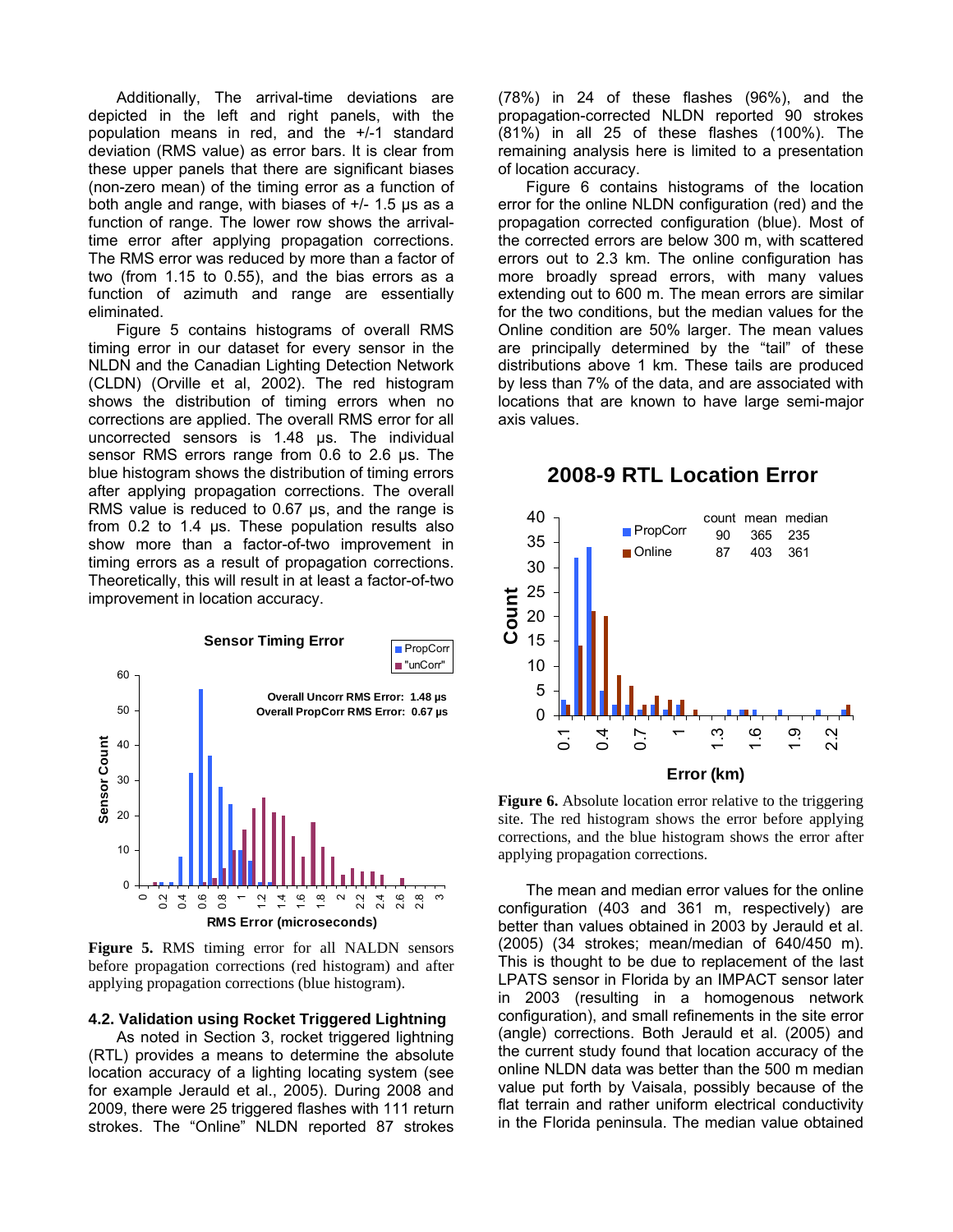using propagation corrections is more than a factor of two better than Vaisala's stated accuracy.

The spatial distribution of the location errors is shown in Figure 7. Locations for the online configuration are shown in red, and for the propagation-corrected configuration are shown in blue. The propagation corrected strokes cluster much closer to the triggering location (located at the origin of the plot), whereas the online strokes show more scatter and an offset to the west. Both configurations show some scattered strokes with a somewhat southwest-to-northeast orientation. All these strokes occurred in 2009, at times when critical sensors to the northwest or southeast were not operating. The Florida peninsula is prone to such sensitivity because there are no sensors to the east or the southwest.



**NLDN:RTL Locations** 

**Figure 7.** Scattergrams of location deviation from the triggering site (center location). The population of uncorrected locations (red) show more scatter and offset than the propagation-corrected locations (blue points).

#### **4.3. Validation using CG Flash Characteristics**

Since RTL sites are not available in other locations in the U.S., a less-direct method was employed to assess location accuracy in other areas. Relative location accuracy was evaluated in several regions; we show results from two representative regions (central Arizona and Tennessee), using the procedure described in Section 3.

Relative location accuracy is a measure of the location difference between two return strokes. Since both of these locations are subject to random errors, the location difference will generally be larger then the error associated with either of the two strokes. If one assumes that the random location errors for both strokes are uncorrelated but statistically equal, then the large-population distribution of the distance difference will be larger than the individual stroke location error by  $\sqrt{2}$  (41% too large). This type of analysis was first carried out by Biagi et al. (2007).

Results for Arizona are shown in Figure 8. The upper panel shows the distribution of distance difference for 80+ strokes (of order 5 and above), relative to the last stroke in the flash. This distribution is used to characterize the location differences for strokes that share the same preexisting channel (PEC) to ground (see Section 3). Results for the online (red) configuration show a broader range of distance differences than with the propagation corrected (blue) configuration. The mean and median values for the online configuration (0.69 and 0.39 km, respectively) are slightly smaller than those obtained by Stall et al. (2009) in the Tucson region (0.9 and 0.7 km, respectively) using video-confirmed same-channel strokes. This is likely because the Tucson study was at the southern edge of the NLDN, whereas the current study was carried out in central Arizona, in the interior of the NLDN where the location accuracy is expected to be somewhat better. Since the values are smaller than those found by Stall et al., we have confidence that the procedure for identifying same-channel strokes is statistically reliable. Taking into consideration the

 $\sqrt{2}$  factor, the expected random location error in this region changed from 276 m to 191 m as a result of propagation corrections.

The lower panel of Figure 8 shows the distribution of distance differences for 470+ strokes (of order 2 and 3), relative to the first stroke of the flash. The mean, median, and standard deviation (S.D.) values are almost identical for uncorrected and corrected data sets (red and blue, respectively). These values are all much larger than for the PEC condition in the upper panel, since a large fraction of these stokes created a new ground contact (NGC), producing real differences in stroke location. The mean and median values are smaller than found by Stall et. al. (2.3 and 2.1, respectively), but this is expected because we have no way to eliminate the fraction (roughly half) of these strokes that did remain in an existing channel.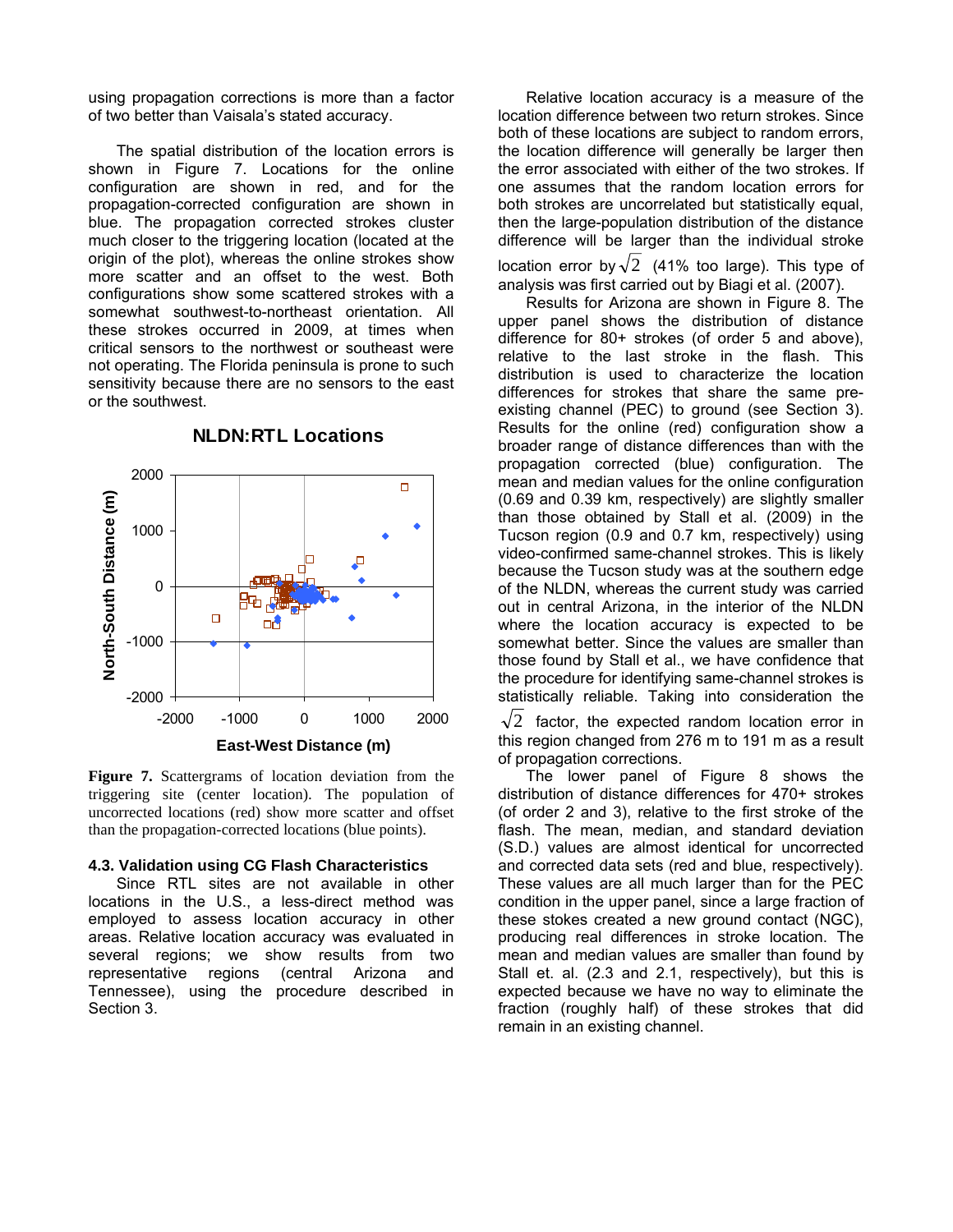

**Figure 8.** Separation distances for un-corrected and propagation-corrected strokes. See text for details.

The results of this same analysis in the Tennessee area are shown in Figure 9. The median values for the PEC condition (upper panel) are almost identical to what was found in Arizona, with 5 times as many observations. The mean and S.D. values are much larger, due to a larger fraction of location differences greater than 1.5 km. We cannot say whether these are true location errors, or contamination of the dataset by a few NGC strokes. Irrespective, the expected random error in this region changed from 276 m to 198 m as a result of the corrections.

The NGC results in the lower panel of Figure 9 are quite similar to what was found in Arizona, although the median values are slightly lower and the S.D. values are slightly higher. As in Arizona, there is little difference in NGC location differences for the online and propagation-corrected data sets, indicating that the location error is dominated by true differences in stroke locations.

The results in Figures 8 and 9 indicate that the median random location error in both central Arizona and Tennessee is less than 200 m, when propagation corrections are applied. The true location error includes the random location error discussed here, plus any residual bias error that is an offset of the average location in a specific region (such as shown in Figure 7). Thus the true median location error in these regions is probably a bit larger. However, it is unlikely that the error is larger than the 235 m median value found for rocket triggered lightning (Figure 6), since the ICLRT is located at the edge of the NLDN network, where location errors start to increase.



**Figure 9.** Separation distances for un-corrected and propagation-corrected strokes. See text for details.

#### **5. SUMMARY**

This paper provides an overview of the propagation correction methodology as applied to the NLDN, and includes performance-related analyses using both natural and rocket-triggered lightning. The correction process reduces the error in the arrival-time measurement for widely-spaced sensors (~300-400 km) from approximately 1.5 µs RMS to less 0.7 µs RMS. This results in approximately a factor-of-two improvement in location accuracy, with typical median values in the range of 200-235 m. Networks with closer-spaced sensors (<~150 km) will generally experience less improvement from the use of propagation